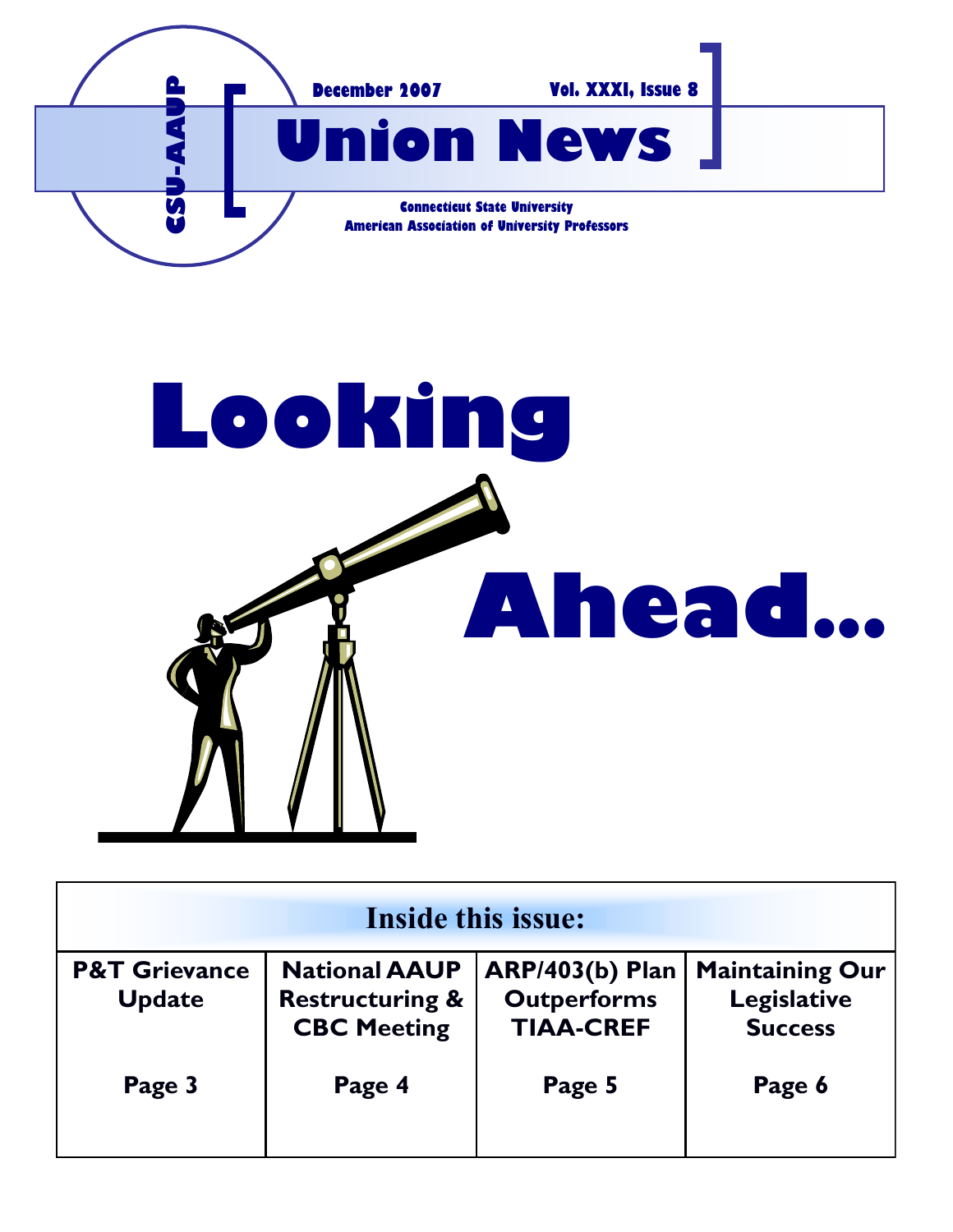### **CSU-AAUP**

### **Dates to Remember**

- **12/15-12/21**: Finals exams
- **12/18**: Dean must submit recommendations for penultimate year tenure candidates hired in August and all promotion candidates (due 12/14 at SCSU)
- **12/30**: Provost (CCSU, SCSU, and WCSU) or President (ECSU only) takes action and informs candidates [January hires] for second or later year renewals. Board awards tenure for penultimate year tenure candidates who were hired in January

### *Union News*

CSU-AAUP Central Connecticut State University Marcus White Hall, Rooms 305, 307 & 310 New Britain, CT 06050 Phone (860) 832-3790 Fax (860) 832-3794 Email: aaup@ccsu.edu Website: www.ccsu.edu/aaup/csu

> Editor: Ellen Benson Bensonell@ccsu.edu

# Taking a Trip this Winter?

# **Take advantage of your AAUP membership discounts**

- As a Universal Orlando Fan Club member, you can take advantage of many exclusive benefits. Enjoy special admission prices and restaurant discounts at Universal Orlando, Universal Studios Hollywood and Wet 'n Wild Orlando, as well as discounts on hotel room rates, merchandise, and tours.
- CSU-AAUP members are entitled to discounts off general admission to Anheuser-Busch Adventure Parks. Parks include Busch Gardens and Water Country USA in Williamsburg, VA; Busch Gardens and Adventure Island in Tampa Bay, FL; Sea World Adventure Parks in Orlando, FL, San Diego, CA, and San Antonio, TX; and Sesame Place near Philadelphia, PA.
- Alamo Rent-A-Car and National Car Rental provide discounts to CSU-AAUP members including up to 20% off regular prices and unlimited mileage. Call the CSU-AAUP office for our company code and then book online or over the phone!

Call your local AAUP office for more information about these benefits and visit our website for a full listing of benefits for CSU-AAUP members!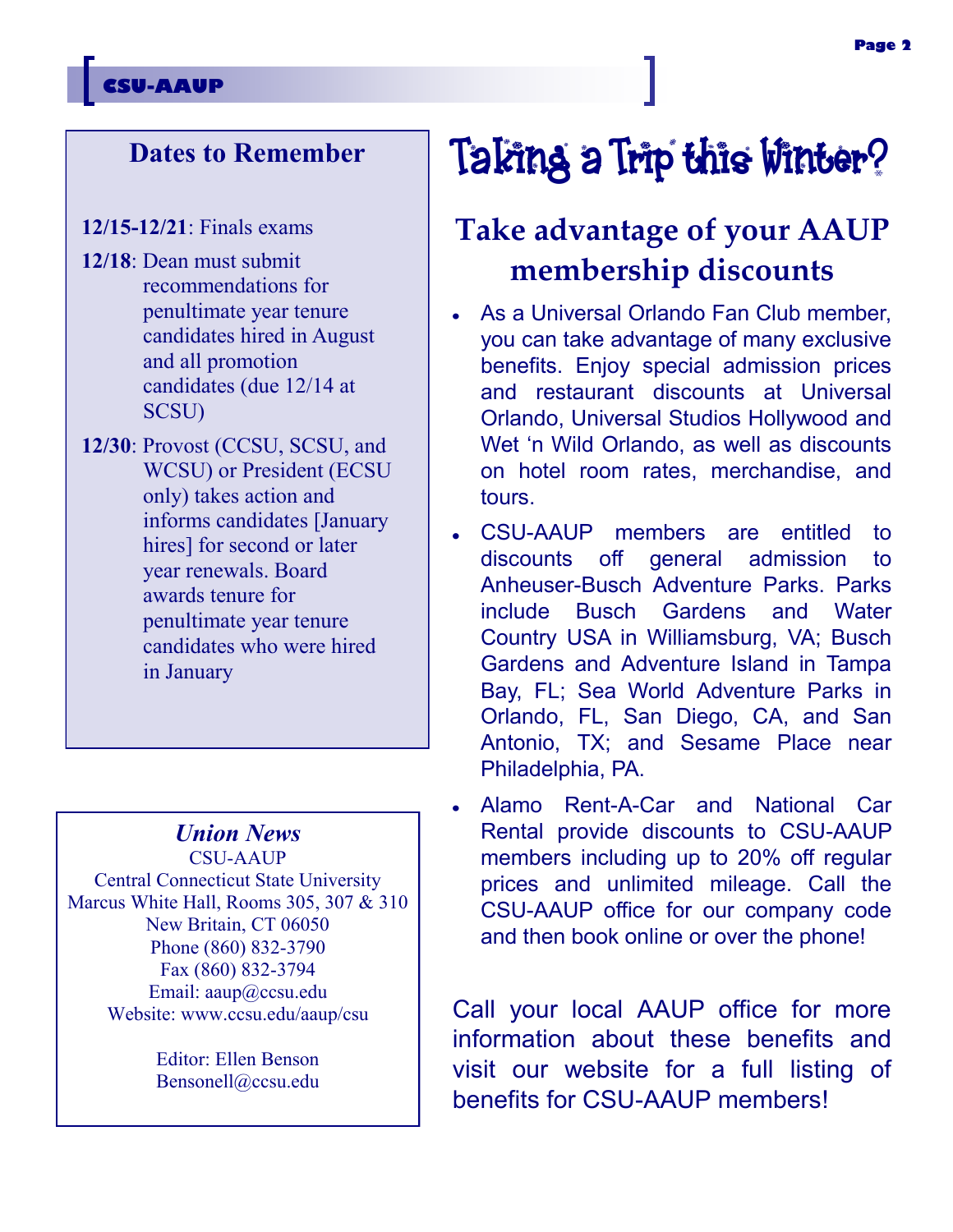### **Update on Promotion & Tenure Grievances**

In spring 2006, CCSU-AAUP and SCSU-AAUP filed grievances in opposition to their respective president's promotion and tenure decisions.

#### *CCSU-AAUP*

CCSU-AAUP filed a chapter grievance and agreed to a settlement in which President Miller would reconsider his decisions and continue dialogue with faculty regarding the administration's expectations for promotion and tenure. President Miller completed his re-review and overturned one of his decisions but affirmed his decisions on the three other faculty members, who then filed individual complaints with the Connecticut Commission on Human Rights and Opportunities (CHRO). In addition, the chapter filed an unfair labor practice with the State's Labor Board charging that the administration failed to comply with the terms of the grievance settlement by permitting a review at a level other than the President's. There was a preliminary conference for the unfair labor practice complaint in December 2006, after which the Assistant Labor Board Agent recommended a full Labor Board hearing, which is still pending.

The CHRO complaint is awaiting a fact-finding hearing after which a decision will be made by the CHRO Fact Finder whether or not the case has sufficient merit to be recommended for a full hearing. Approximately 2,000 CHRO complaints are filed each year and of those, approximately 400 are found to have merit. During Fiscal year 2006-07, 400 cases were held over after fact finding; 300 were granted a release of jurisdiction and only 57 were held over for a full Commission hearing. The purpose of the conference is to obtain information from the parties and their witnesses. The investigator does so by questioning the parties and witnesses and by reviewing documents produced at the fact-finding conference.

After the investigator completes the investigation, he/she prepares a draft finding of Reasonable Cause or No Reasonable Cause to share with the parties. The parties then have 15 days to comment on the draft. The investigator will review the parties' comments with his/her manager and determine if further inquiry is necessary. If not, the investigator issues his/her findings.

The investigator will attempt to conciliate a settlement between the parties. If this proves unsuccessful, the case will be certified to the Office of Public Hearings. If the investigator finds that there is No Reasonable Cause, the complaint is dismissed. After dismissal, the Complainant may (within 15 days of the date of notice) request reconsideration from the Commission, or alternatively, may appeal to the Superior Court, as provided by the applicable statutes.

#### *SCSU-AAUP*

SCSU-AAUP filed a chapter grievance on behalf of all members who were recommended for promotion or tenure by the Promotion & Tenure Committee but were not granted promotion or tenure by the President. The grievance argued that the President evaluated the effected members on different criteria than those stated in the contract. The chapter also filed an individual grievance on behalf of a member who was denied tenure by the President, but who was promoted by the same president the previous year. SCSU-AAUP and Management were not able to come to an agreement on either grievance at the Step 2 hearing, so it moved forward to internal arbitration (Step 3). The Grievance Arbitration Committee at Step 3 determined that there was no violation in the case of the chapter grievance. The individual grievance was not resolved and it was appealed to outside arbitration (Step 4). A decision was recently rendered in favor of the Administration.

AAUP has several concerns with this recent decision. In her decision, the arbitrator does not address the significant change of the President's opinion from one year to another, nor does the arbitrator address whether there is a duty for the employer to tell an employee that they are not meeting their standards.

Leaders from CSU-AAUP and SCSU-AAUP have met with President Norton to discuss the decision and what can be done to avoid a similar matter in the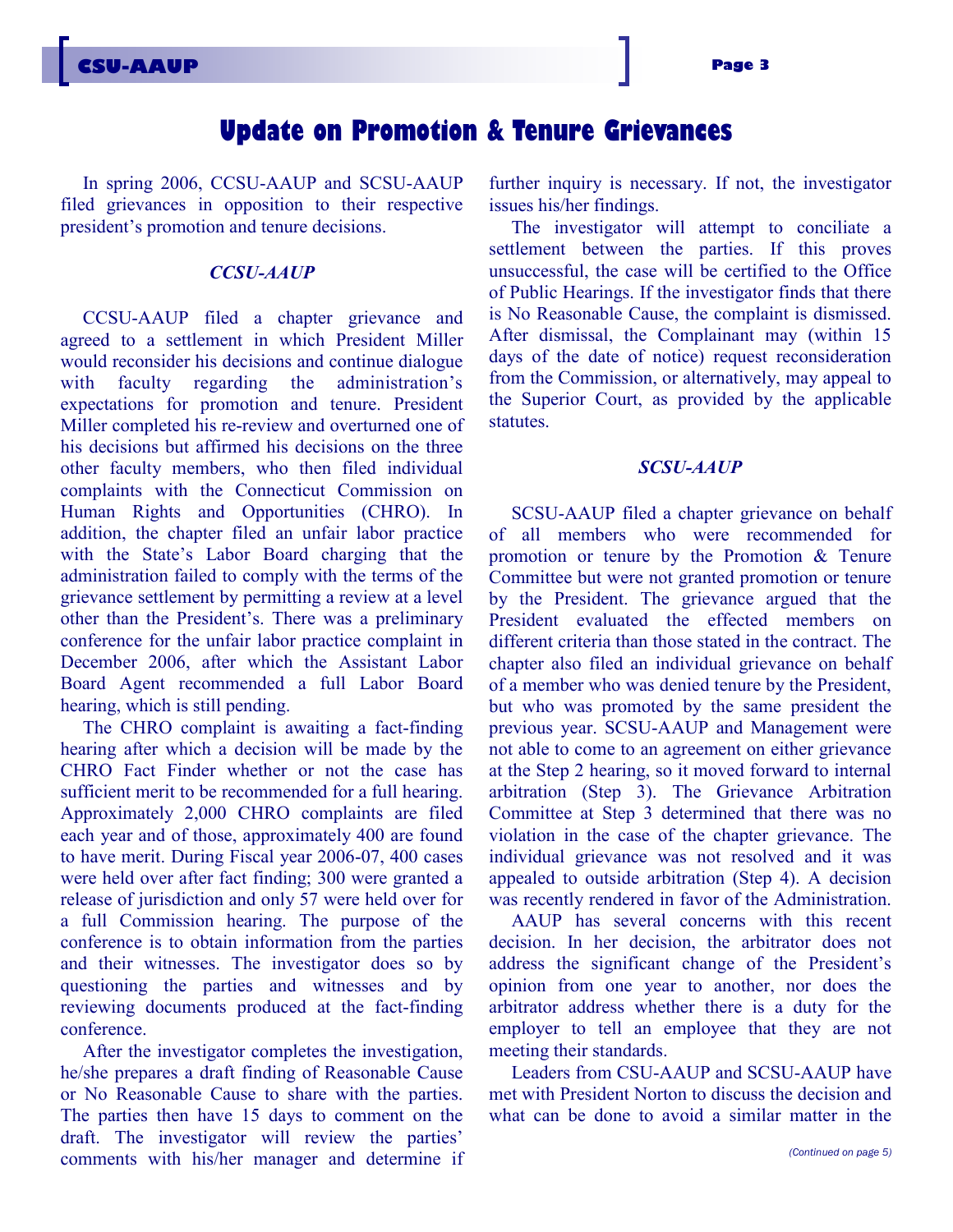# **National AAUP Collective Bargaining Congress Meeting & Restructuring**

National AAUP has proposed a plan to restructure the AAUP into three separate, but related, entities. The rationale for this separation is tax-related. Due to the AAUP's tax status as a  $501(c)3$  public charity, the organization must operate exclusively for educational purposes. However, this classification limits the activities the Association can engage in, including developing and distributing publications that are relevant only to its members' interests and lobbying.



The proposed restructuring would break the AAUP into three organizations: AAUP, the AAUP Foundation, and AAUP-C B C ( C o l l e c t i v e Bargaining Congress). All current members of AAUP would continue to be members of AAUP and in addition, members of unions would belong to the AAUP-CBC.

CSU-AAUP sent 16 representatives to the CBC meeting on November 30 and December 1, which discussed what restructuring would mean for the organization. According to Cary Nelson, AAUP President, restructuring would help to strengthen collective bargaining for the local chapters. Educational resources could be available through the organization's website. The organization would be able to lobby in support of or against legislation as well as establish a strike fund.

Restructuring will be voted on by the June 2008 Annual Meeting in Washington, D.C. Also in June 2008, the CBC will vote on the adoption of a new constitution to replace the current CBC bylaws.

### **CSU-AAUP Council Notes**

At the November 15 CSU-AAUP Council meeting:

- A resolution was approved to send an additional two Council Representatives to the Collective Bargaining Congress Semi-Annual Meeting in Washington, D.C.
- President Walsh reported that he met with the Vice Chancellor for Human Resources, who agreed to create a Frequently Asked Questions document for faculty on what activities constitute the new requirement to report outside consulting and research activities.
- The Board of Governors for Higher Education Representative, Candace Barrington, stated that 14 individuals have applied for the position of Commissioner of the Department of Higher Education.
- The Ad Hoc Committee on Workload reported that it is in the process of drafting a RFP

(request for proposals) to hire a consultant to perform a workload study at CSU next year.

- SCSU-AAUP President Steve Larocco reported that their Administration is having difficulty finding individuals for their dean positions without a guarantee of faculty retreat rights (in other words, if things do not work out for them, they would be able to retreat back into the faculty). This item will be discussed again at the next meeting.
- It was noted that a federal case decision affected how CSU-AAUP handles agency fee rebates. From now on, agency fee payers only have to request the rebate once and it will remain effective unless they choose to change their status.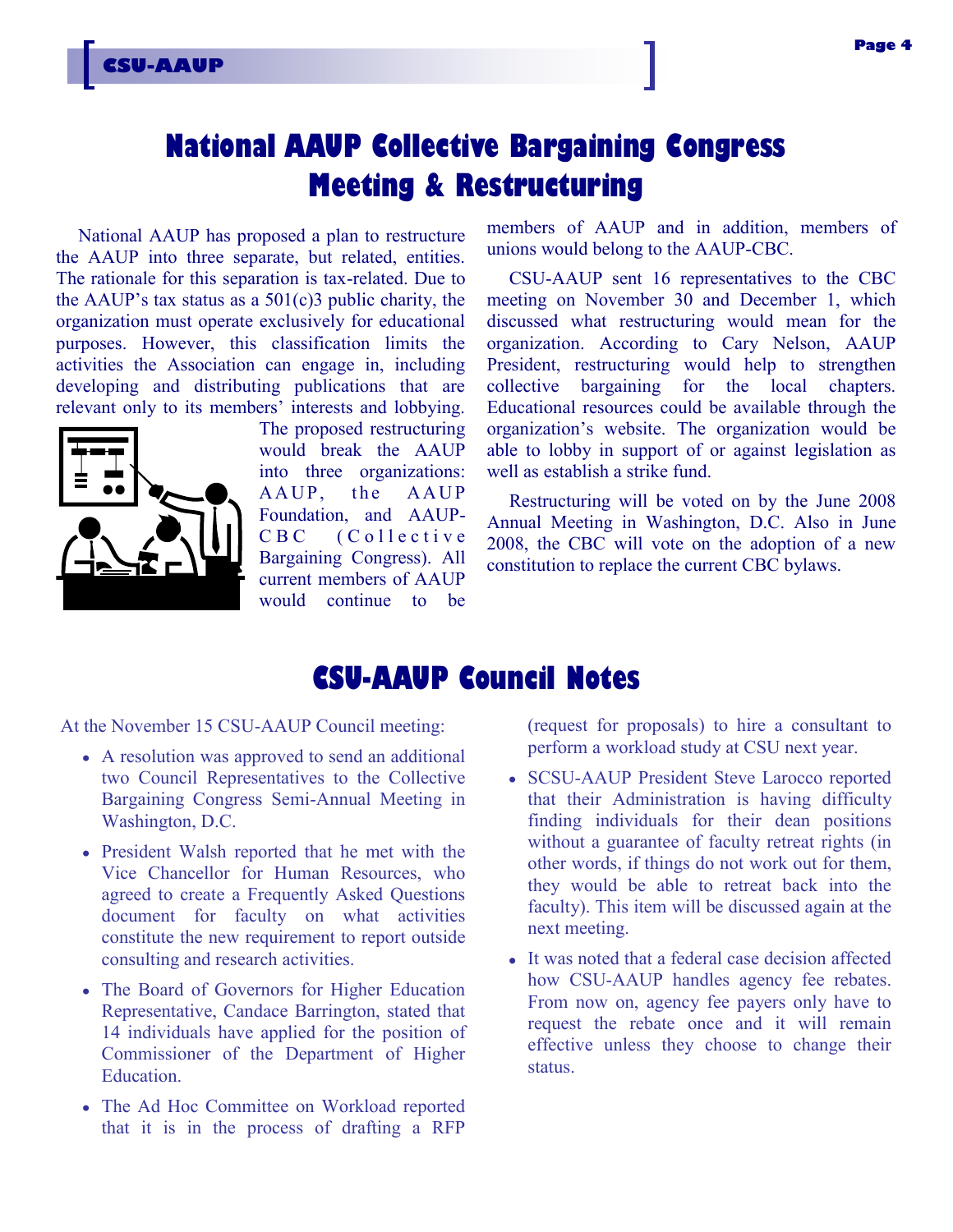# **ARP/403(b) Plan Outperforms TIAA-CREF Annuities**

In January 2006, Connecticut began offering its state employees new investment options for its defined contribution plans, including the Alternate Retirement Plan (ARP) and the 403(b) plan. From 1976 through 2005, participants in the ARP were restricted to variable annuities offered by TIAA-CREF. A significant number of participants in the 403(b) plan also invested solely in the TIAA-CREF annuities.

A recent academic study reports that significantly higher returns are possible under the new offerings of the ARP/403(b) plan. This study was performed by finance and mathematics professors at Claremont Graduate University in California. The researchers compared how a portfolio based solely on TIAA-CREF variable annuities would compare to those that might be achieved by participants with access to a broader range of investments. The authors concluded that over a 20 year period an employee could gain as much as 40 percent more in "terminal wealth" if they had access to a wider range of investments than TIAA-CREF alone.

More information about this study can be found on the Comptroller's website at http://www.osc.state.ct.us/ empret/reports/Execsumm112307.pdf.

### **Grievance Update**

*(Continued from page 3)*

future. Denial on penultimate tenure should not be the first warning that a faculty member is given that they are not meeting the President's standards.

However, since these decisions were made in spring 2006, there have been changes in the promotion and tenure process. For each CSU campus with the exception of Eastern, the Provost makes the recommendation to the Board for promotion and tenure unless s/he disagrees with two of the three evaluative entities and denies tenure in the penultimate year of service, in which case the decision will automatically be appealed to the President.

# **Fall Enrollment Statewide**

A recently released report from the Department of Higher Education shows that total headcount enrollment increased by 2,295 students (1.3%) at Connecticut's colleges and universities. Enrollment at public institutions increased more sharply than those at private institutions, 1.5% versus 0.9% respectively.

However, the growth in the public sector is due to a substantial growth in community college enrollment (4.2%). For the first time since the Department of Higher Education began collecting data, enrollment at all twelve of the community college increased. UConn enrolled 196 additional students for an increase of 0.7% over 2006.

Connecticut State University lost 411 students overall (-1.1%). However, full-time enrollment has increased 2.3%. This is representative of a larger trend at CSU. During 2002 and 2007, CSU enrollment declined, while enrollment grew or remained stable at other institutions. However, there has been a twelve percent increase in full-time undergraduates and 21 percent decrease in other students. For fall 2007, Western was the only CSU institution to see an increase in enrollment, with 125 more students than in 2006.

There is also another trend that the data masks. "Over the last two decades (1987-2007), enrollment at Eastern increased 19 percent, Western saw a small gain (1%) and both Southern and Central registered losses (3% and 10%, respectively). Enrollment at Eastern peaked in 2001, but the other three campuses had their maximum enrollment within one year of the

systemwide peak in 1989" (Fall of 2007 College and U n i v e r s i t y Headcount in Connecticut. Department of Higher Education Report, November 2007, p.8).